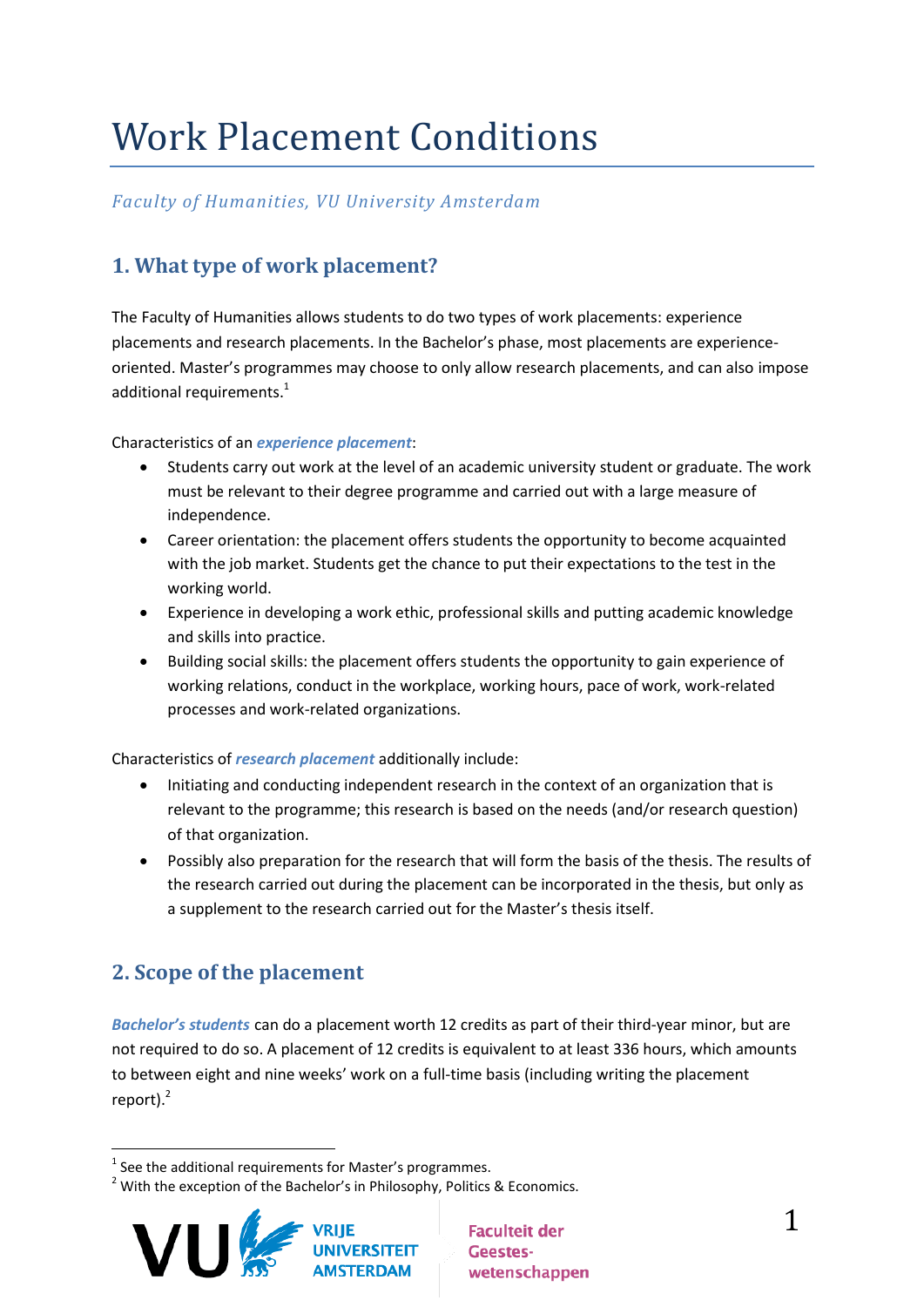*Master's students* can do a placement worth a maximum of 12 credits as part of their electives. This placement has to be completed before starting work on the Master's thesis. *Research Master's students* can only do a research placement worth a maximum of 12 credits. It is also possible to do a placement during the summer months.

# **3. Guidelines for placements**

To be *approved*, work placements must in any case meet the following requirements:

- The placement must enable the student to take part in the working process; the workplace must be at the placement provider.
- The placement provides the opportunity to carry out work that corresponds to the level of the degree programme while challenging the student.
- The placement reflects the knowledge and skills acquired during the degree programme.
- Expert supervision is available at the placement location.

The *placement assignment* consists of two parts:

- Students should be given the opportunity to get to know the organization from the inside by working as part of their chosen organization and by contributing to ongoing activities. A placement at the student's current workplace or employer is not allowed.
- Students must also complete a clearly defined work-related or research assignment that offers sufficient opportunities to operate independently, be creative and take on a degree of responsibility while working for the placement provider.

#### **Examples of possible work placements:**

- organizing a conference/exhibition
- producing a communication plan
- developing/providing training sessions (e.g. in communication)
- writing the history of an organization
- conducting historical/art historical/literary/linguistic research
- taking care of publicity and/or measuring the effect of a campaign
- developing educational materials
- participating in oral history projects, historical documentation for websites or other multimedia productions

## **4. Supervision**

#### *Placement supervisor*

During the placement, the student will remain in contact with the placement supervisor at the university. As a rule, they will be in touch once a month. The lecturer will have regular consultations



**Faculteit der** Geestes-<br>wetensch wetenschappen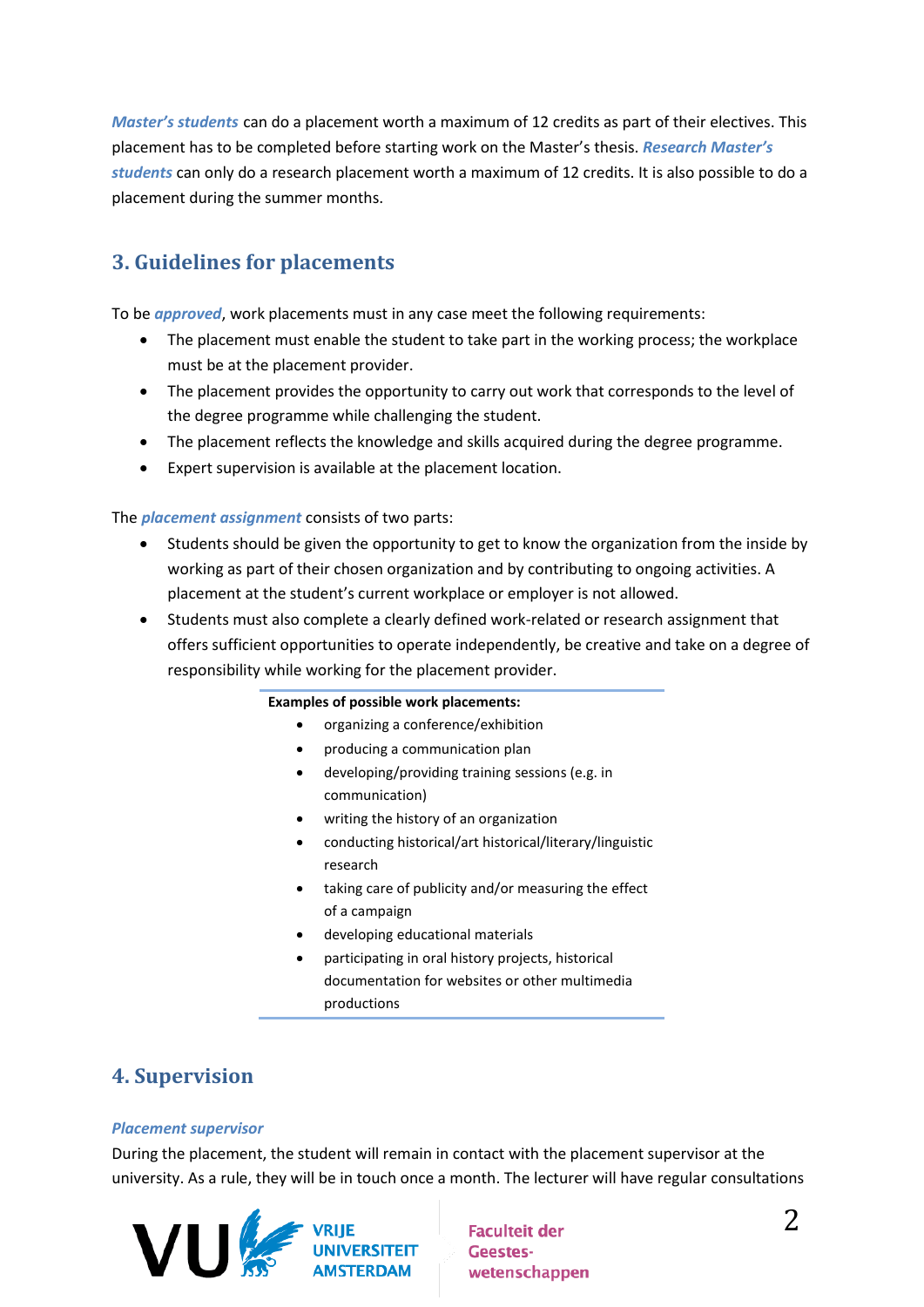with the student during the placement to discuss how the placement is going, any problems at the placement location and how the placement assignment is progressing. The placement supervisor will visit the organization providing the placement at least once. The placement supervisor has a total of eight hours at their disposal to supervise a student during the placement. The placement contract contains a number of guidelines on this matter.

The placement supervisor is responsible for:

- Ensuring there is a meaningful relationship between the content of the programme and the placement and for assessing the level of the placement.
- Evaluating the trainee's activities and the placement report.
- Maintaining contact with the placement mentor: at least once at the beginning (mutual introductions and to discuss details of the assignment) and once at the end of the placement (to round off and assess the placement).

#### *Placement mentor*

The student will also be allocated a supervisor at the organization providing the placement: this is the placement mentor. In principle, supervision meetings with the placement mentor will take place twice a month. The placement supervisor at the programme will assess the end result in consultation with the placement mentor based on progress meetings and the placement report.

The placement mentor has the following responsibilities:

- Planning the trainee's activities
- Introduction to and supervision at the organization
- Work-oriented supervision
- Jointly assessing the student's activities and the placement report
- Maintaining contact with the placement supervisor

In disputes between the student, the placement supervisor and/or the placement mentor, the student should contact the *study advisor*.

# **5. Approval and placement contract**

Students are responsible for finding their own work placement position. Before a student can start a placement, they have to ask a member of the programme's teaching staff to act as their placement *supervisor*. The student chooses a supervisor in consultation with the programme's placement coordinator and based on the content of the placement. The placement supervisor evaluates the nature of the placement in advance, indicates whether the placement is appropriate for the programme and, during the placement, ensures that the relationship between the nature of the programme and the placement remains intact. The placement supervisor will assess whether the placement meets the relevant guidelines (Section 3).



**Faculteit der** Geestes-<br>wetensch wetenschappen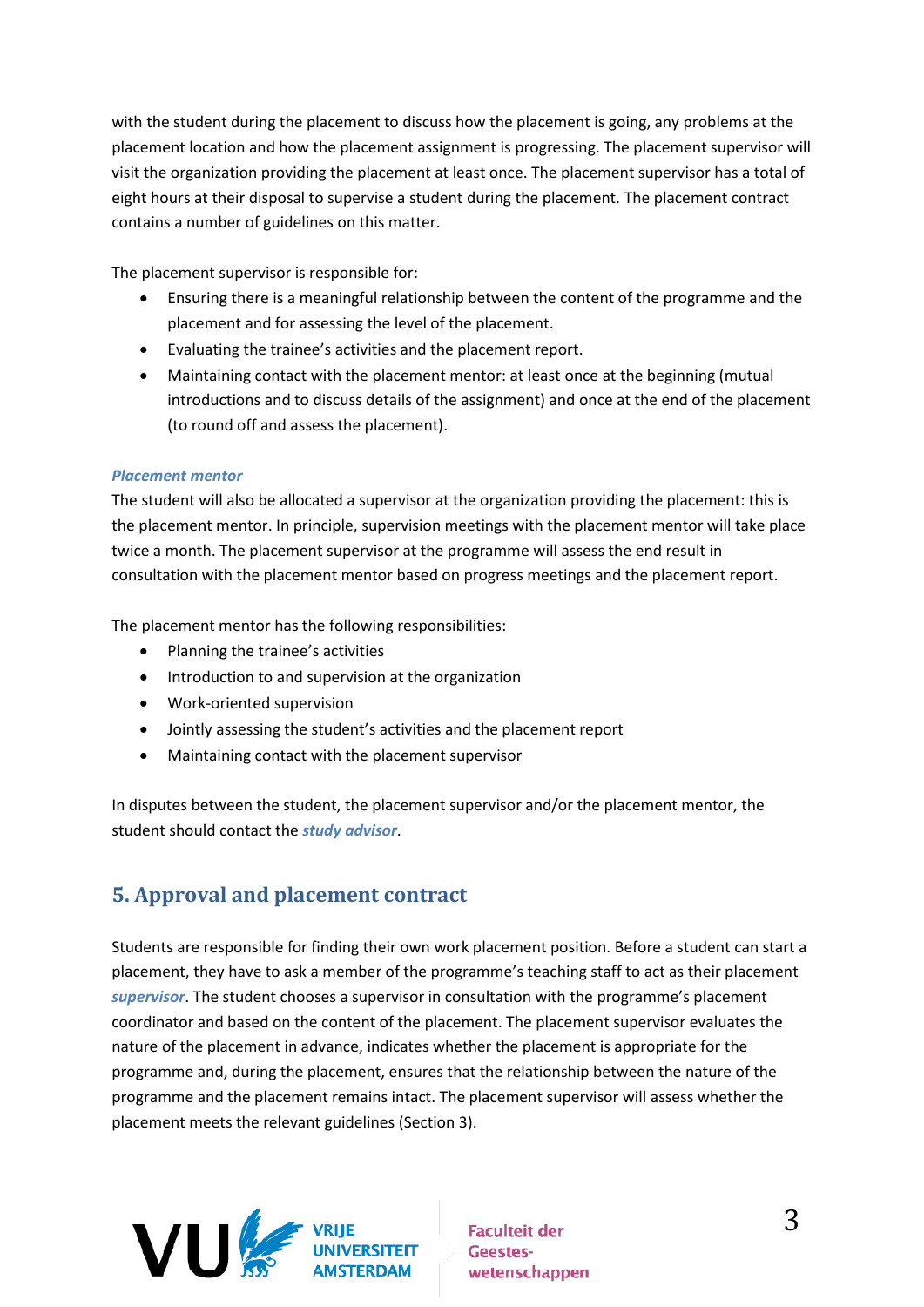The student then draws up a *placement contract* in triplicate following the model designated by the Faculty of Humanities. The student signs the three copies of the contract and ensures they are also signed by the placement supervisor and the placement mentor at the organization providing the placement, and then submits them to:

- 1. The Examination Board (electronically)
- 2. The placement mentor at the placement organization
- 3. The placement supervisor at the programme

Once the Examination Board has approved and signed the placement contract, it will send a copy of the signed contract to the student. The signed original is put on file by the Examination Board. The student can start their placement as soon as it has been approved by the Examination Board. It is not possible to obtain credits for a placement that has not been approved *beforehand*.

The *placement contract* sets out the formal position of the trainee during their placement and contains at least the following information:

- Trainee's name, programme and student number, organization providing the placement, placement mentor and placement supervisor
- · Number of credits
- Duration in weeks and working hours per week
- Aim of the placement
- Placement assignment and end product or products
- Agreements regarding supervision and assessment

## **6. Work plan**

No later than two weeks after the start of the placement, the student will submit a work plan to their supervisor. The placement supervisor is responsible for ensuring that this plan meets academic standards and then signs it for approval. The student then submits an electronic copy of the work plan signed by the supervisor to the Examination Board to be filed.

A *work plan* details the practical implementation of the placement assignment, including an action plan, a timeline specifying various stages and clearly defined end products. One of the compulsory end products is a placement report. This work plan is produced by the student in consultation with the placement mentor.

The work plan must at least contain the following information:

- Trainee's name, programme and student number
- Scope of the placement assignment
- Description of the various stages of activity covering the entire period of the placement
- Duties in the context of the work carried out in the department

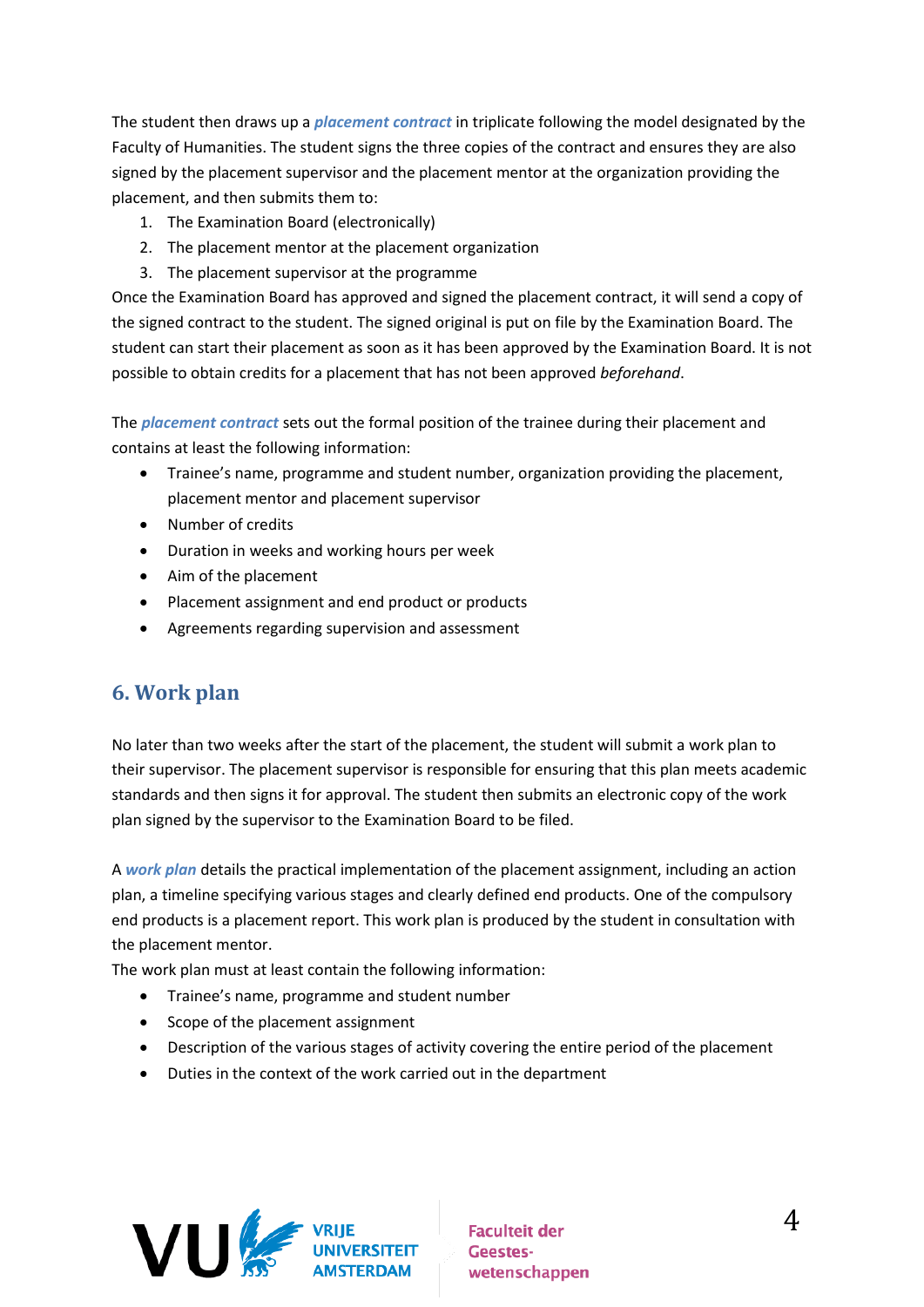# **7. Placement report**

To complete the placement, the student writes a placement report. Around one week should be reserved for producing this report. The style and academic level of the report will also be considered when assessing the placement report. The student has to submit their placement report to the placement supervisor and the placement mentor within four weeks of completing the placement. A separate placement report has to be written even in cases where the placement is integrated with a Bachelor's or Master's thesis. The Bachelor's or Master's thesis is then assessed separately, irrespective of the placement.

The report should be approximately 4,500 words (not counting appendices) and include the following:

- On the title page: the names of the trainee, supervisors, the organization providing the placement and the placement start and end dates
- Introduction, objective and work plan
- Description of the organization providing the placement
- Details of the placement assignment and a description of the result: was the placement conducted in accordance with the work plan?
- Possible suggestions for improvement
- Reflection written for a broader student audience on how academic training ties in with professional practice
- End product or products in an appendix

## **8. Assessment**

The placement supervisor is responsible for the final assessment of the placement. This assessment is based on the following documents:

- Placement report
- End product or products
- Assessment by the placement mentor
- Assessment form completed by the placement supervisor

The supervisor will announce the assessment result within three weeks of the submission of the placement report. Once the result has been determined (unsatisfactory, satisfactory or good), the supervisor submits it to the programme secretariat. This mark is not taken into account in the *Cum Laude* decision, but it is stated on the degree certificate. The completed assessment form is filed together with the placement contract and the placement report by Student Services.

In consultation with the student and the placement organization, it can also be decided before the placement commences that it will only be assessed with a pass/fail. Before entering the assessment result, the administration office will check to see whether the placement contract was approved by the Examination Board and the work plan was submitted.



**Faculteit der** Geestes-<br>wetenschappen